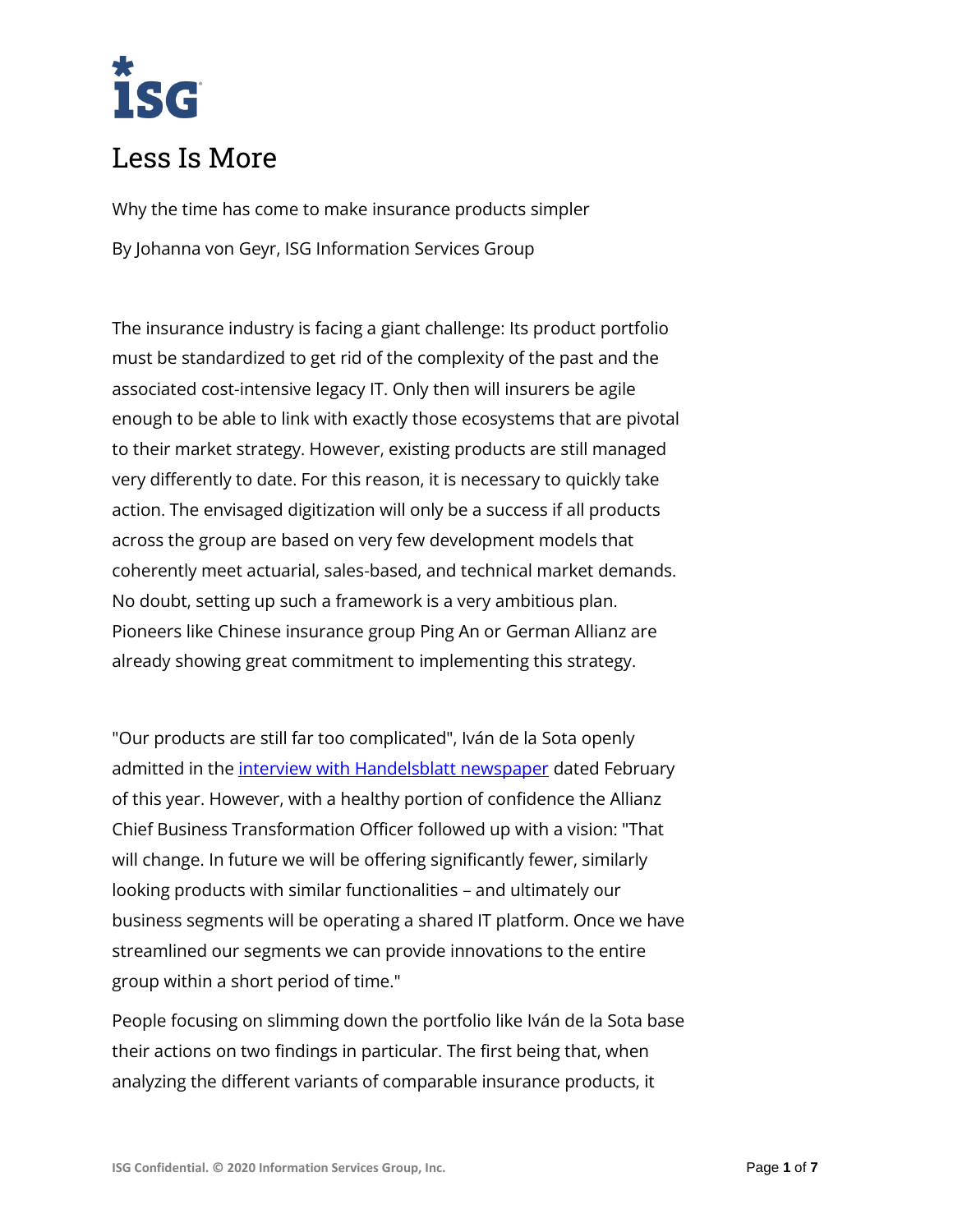becomes clear that the majority of their characteristics boast a sufficient amount of shared properties to transfer the components representing said properties to a shared architecture. The far-reaching conformity in terms of product and process logic is evident in all business fields and also persists throughout individual cultural characteristics in different national organizations. With this in mind, the absolutely essential objective is to develop shared elements and form a congruent development environment for all product designers within the company.

The second finding is that the main technological hindrance for a roll out of standardized products throughout the group has been tackled in the meantime. Former programs with the aim of product harmonization always had to cope with the circumstance that legacy systems within different business units were too proprietary and heterogeneous to integrate cross-divisional governance. In many cases different platforms downright tempted us to tackle comparable market demands with individual measures each time. Thanks to the availability of cloud-based platform models it has now become possible to clean up IT to an extent where standardized product development can be implemented with the required level of consistency.

# **Corporate and Financial Added Value**

The benefit of a share product and process logic is extraordinarily farreaching and runs through the entire company because the extent to which products can be managed as part of a standardized process defines the maturity of the entire process organization. The resulting added value enhances both corporate and financial scopes. Let's initially have a look at the monetary side: Significantly lower production and process costs result at all levels of the product life cycle. They stretch from the sales phase to claims management right to how changes to contracts are handled. According to project experience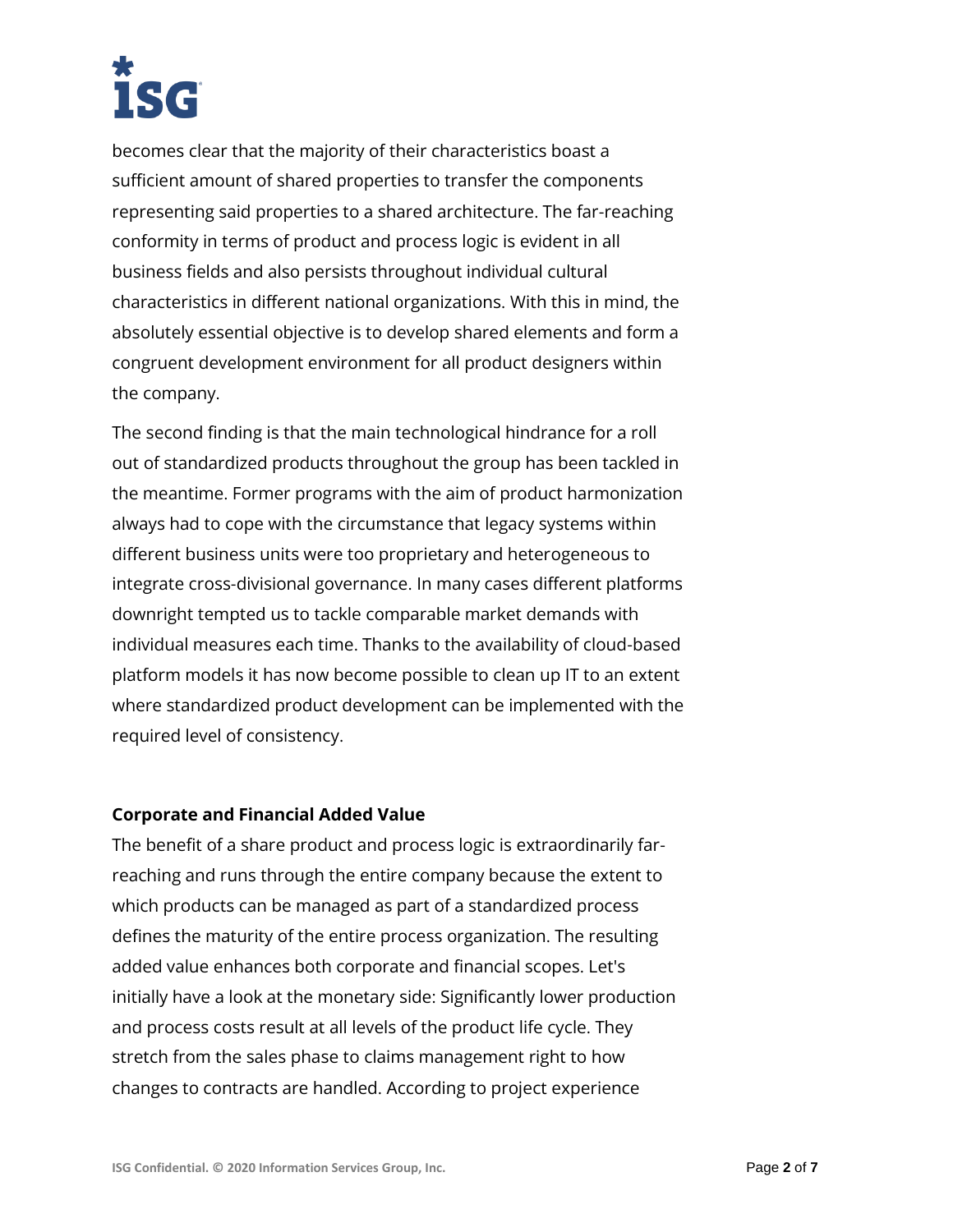gained by research and advisory firm ISG this has the potential of generating cost savings between 15 and 30 percent.

In line with dropping unit costs companies will develop new funds to make use of freedoms arising during the course of product standardization. New market opportunities most of all result from insurance companies becoming significantly more agile to adapt their existing offer to changed market demands and launching innovations, such as completely new insurance models on the market as soon as possible. On this basis, worldwide roll outs can be implemented considerably quicker than in the past so that new solutions can be scaled a lot more convincingly.

# **Digital Twin as a Key to Success**

So much for the expectations of benefits associated with insurance products with a simpler design. In an effort to understand what needs to be done on the way there it is also worthwhile to have a closer look at the deficits associated with historically grown portfolios and the supporting process organization. Why are existing products too complicated, preventing them from also being manageable within the framework conditions of the platform economy? Companies are essentially tackling four drivers of complexity. In many cases there are too many…

- … insured objects in a single tariff
- … legacy tariff generations
- … country-specific differences

… special characteristics that are intended to help individually serve different sales channels.

However, that's not all. Individual differences in product design increase exponentially within the operative process environment. If you then also look at the variety of historically grown IT systems, you end up with a challenging complexity matrix. Anyone aiming to implement a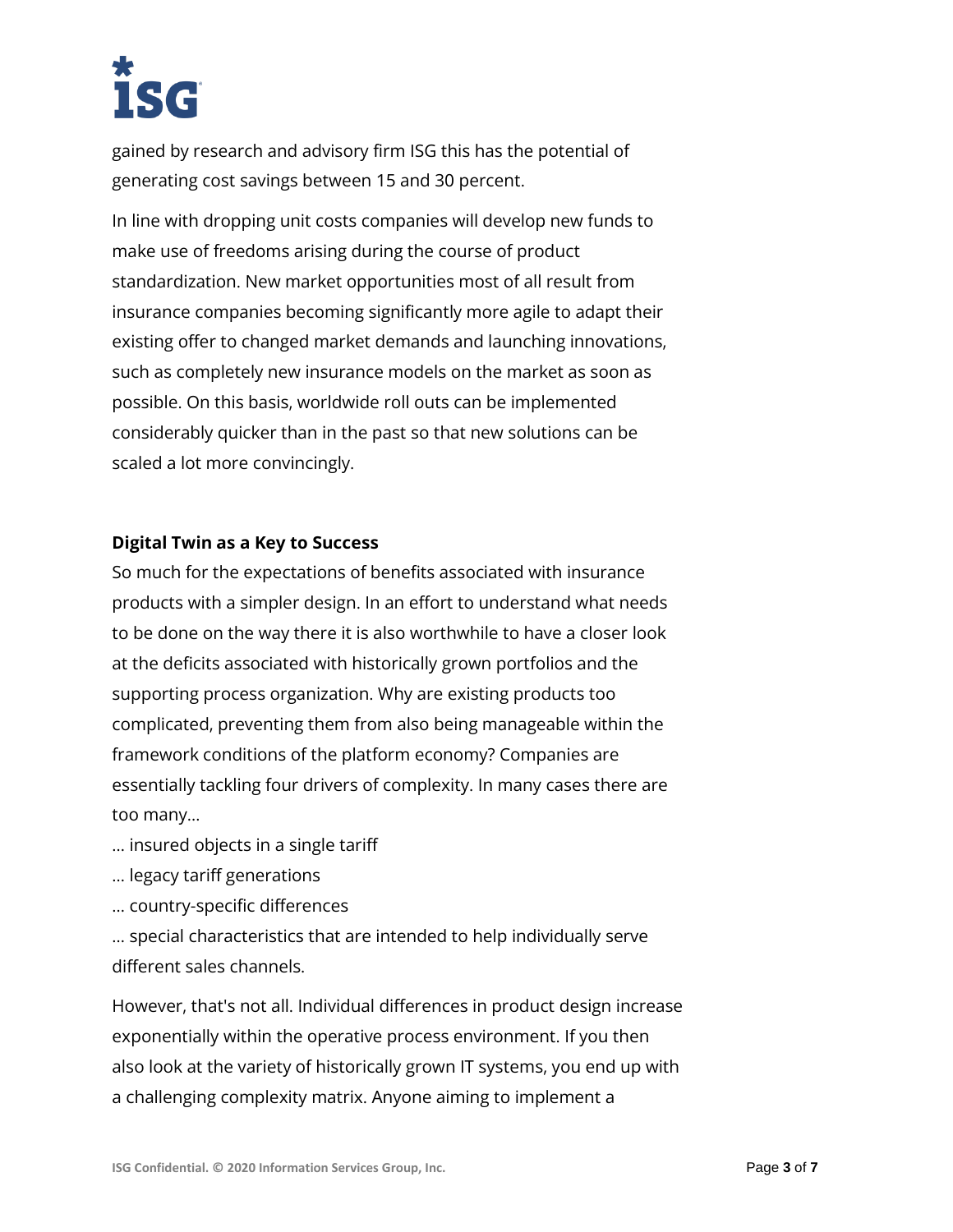coherent framework is advised to base their methodical thinking on industrial companies that already started years ago with creating a digital twin of their products and the operative processes required to produce them. This kind of digital representation of individual value creation enables companies to model and test products and procedures in a standardized way, roll them out as part of a controlled process and test the performance of new elements in real time to then implement potential adaptations within the shortest possible development cycles. In an effort to achieve this, the digital twin leads to a standardization of developer expertise, design methods and the technical components to be used.

Setting up and establishing such a framework is anything but trivial. The elements to take into account in each case would go beyond the boundaries of this article, also considering that the demands to be taken into account can be very different depending on corporate organization and business model. Nevertheless there are five design principles intended to provide orientation when establishing such a model:

- 1. Integrating genuine orientation towards customers
- 2. Streamlining the portfolio
- 3. Breaking down legacy issues
- 4. Strengthening the pricing expertise
- 5. Creating comprehensive offers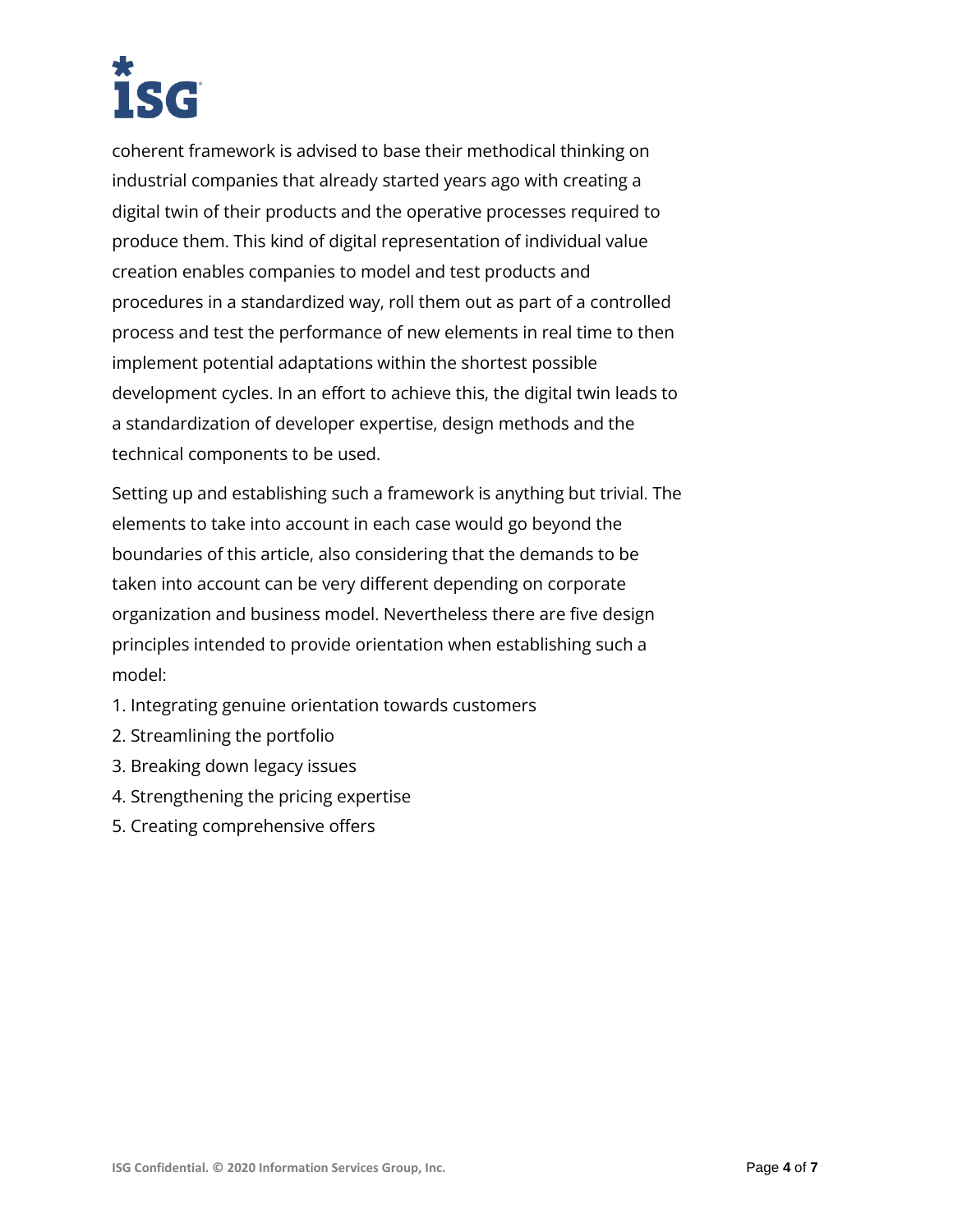

# **1st Design Principle: Integrating Genuine Orientation towards Customers**

The stipulation to put customers and their demands at the core of one's products is surely as ancient as the insurance business itself. However, this fundamental belief has been significantly driven away from the core as a result of the increased complexity at all levels. This is especially true for meeting the customer's needs to understand the functionality and added value of an insurance product without time-consuming explanations. In an effort to return to intuitively tangible and thus also significantly more approachable offers, the design framework must create the preconditions to limit the number of applicable differentiation criteria to a genuine minimum. The most important maxim for this purpose is: Before approval every additional characteristic of an element must be checked in terms of whether it will contribute to a market-relevant differentiation in a measurable way. If this is not the case, it is better to merely use the standard.

# **2nd Design Principle: Streamlining the Portfolio**

Regardless of whether developers are working on updating existing products or designing new offers, it is always important to keep an eye on the entire customer journey – from initial contact to underwriting and claims management to terminating the contractual relationship. In this process, the core objective is to always end up with a minimum of package solutions to meet the expected benefits of the vast majority of customers. On the other side, the aim must be to avoid insurance cover with low market potential and high levels of internal complexity. Following these specifications inevitably leads to streamlined portfolios. The more insurance companies then streamline their existing products, the more freedoms they develop to transfer additional value creation steps and create more comprehensive offers (cf. Design Principle no. 5).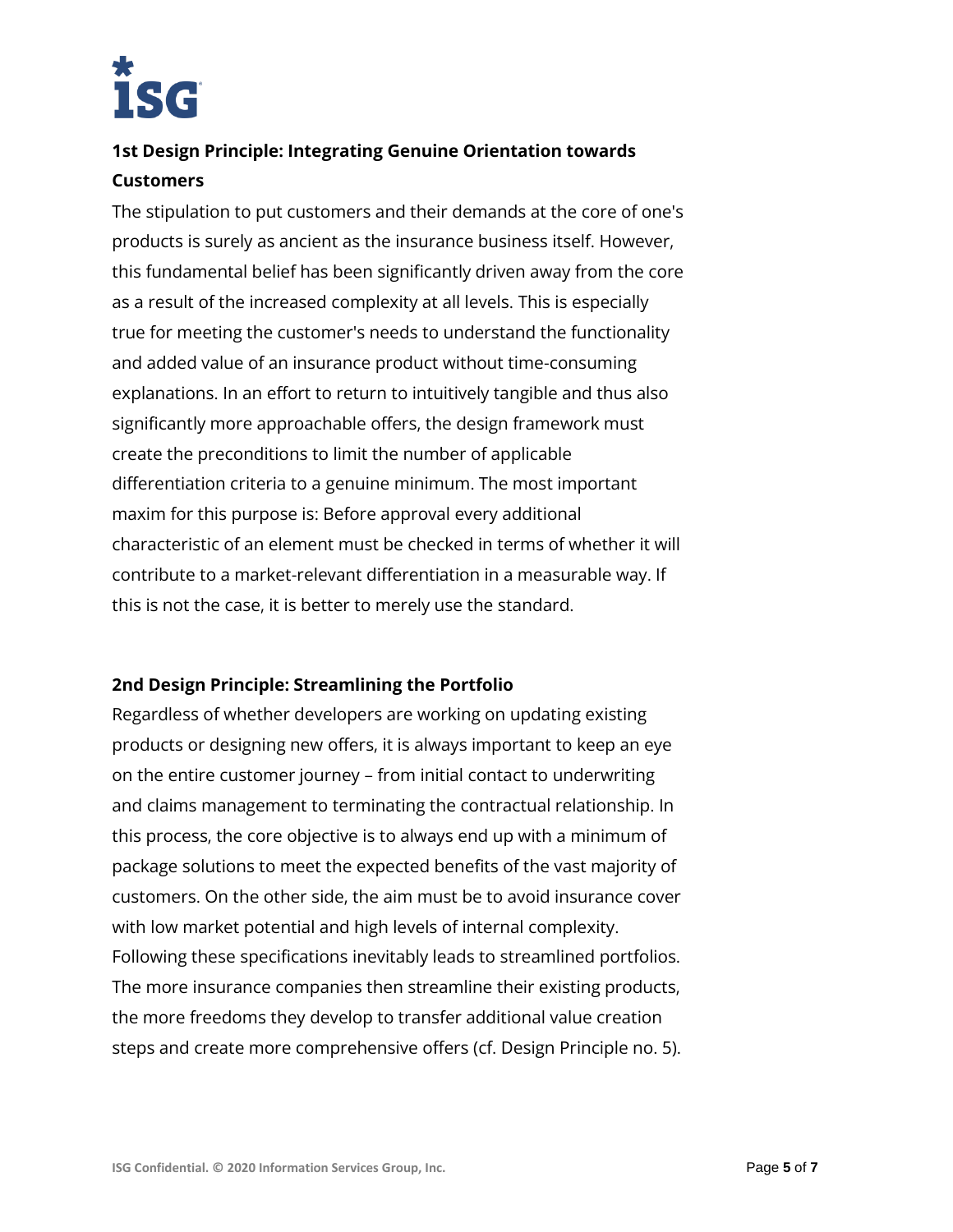

# **3rd Design Principle: Breaking Down Legacy Issues**

New products must be designed so that they particularly relieve the strain on those departments that are most affected by legacy issues. These most of all include cover, pricing and administration. In this process, it is paramount to create product and process-related prerequisites to convert all tariffs to the most recent tariff generation and the most recent version of the General Terms and Conditions as quickly as possible. The design must also make sure that the correspondingly valid terms and conditions, tariff systems and discount programs can be adapted at any time without having to touch product models and backend systems.

### **4th Design Principle: Strengthening the Pricing Expertise**

A standardized platform for technology and processes leads to an improved understanding of production costs. A shared basis to measure products results because identical elements of the framework structure are always used in each case. The involved gain in transparency permits more accurate forms of productivity control and pricing. The framework structure also standardizes the discount model for all business fields and sales channels. Within the context of discounts the only difference will then be the parameter amounts. Any deviation from this standard must be justified by a measurable business benefit.

# **5th Design Principle: Creating Comprehensive Offers**

From the company's point of view, the most important benefit of the framework is to address customers more and more throughout their entire lives. This is exactly where the development opportunities that networking via platforms offers come into play. For instance within smart city, smart home, remote medical care or industrial internet ecosystems. Platforms within these environments and economies offer